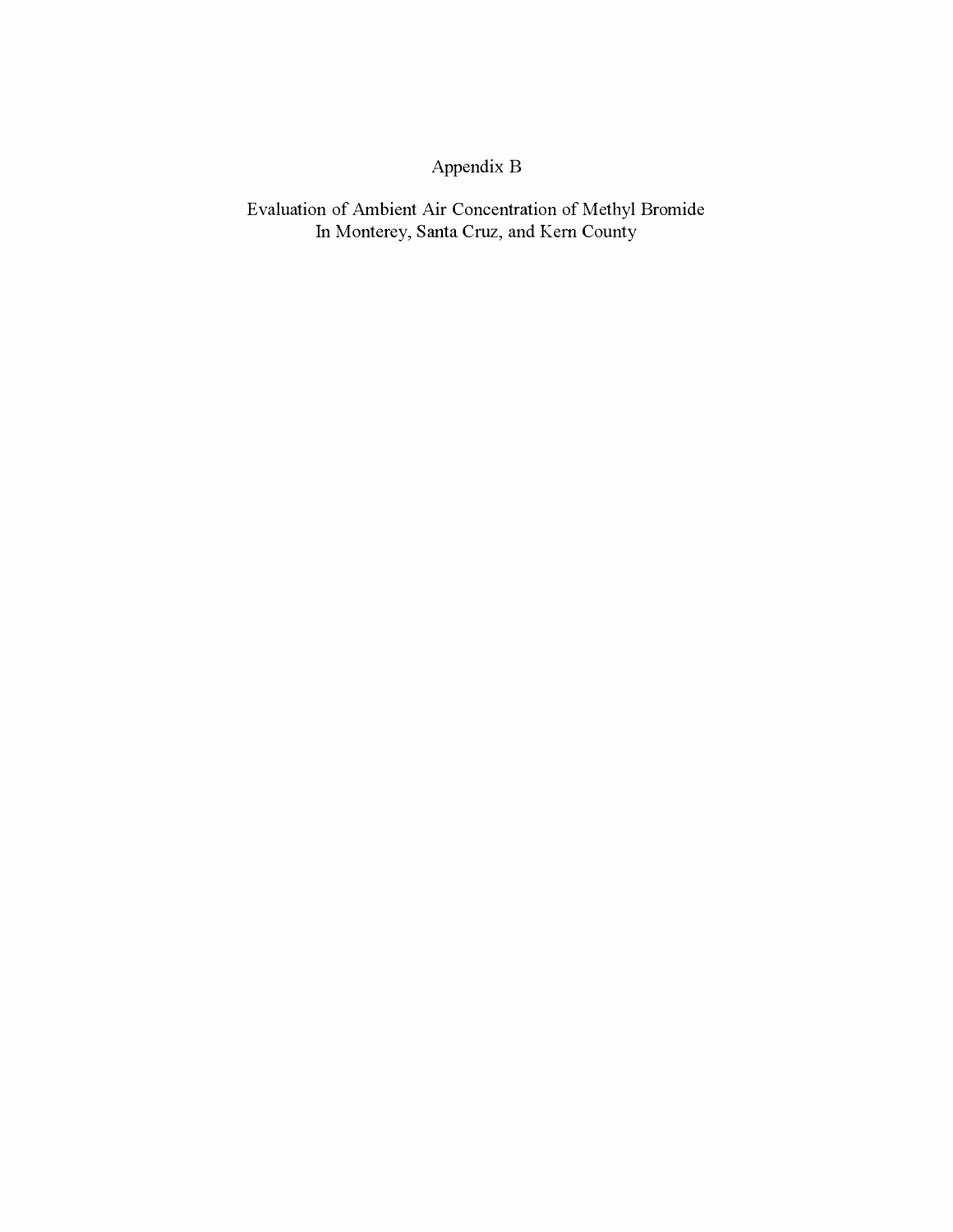

# **Department of Pesticide Regulation**



Paul E. Helliker *Director* 

# MEMORANDUM

*Governor*  Winston H. Hickox *Secretary, California Environmental* 

*Protection Agency* 

| Gary Patterson<br>Supervising Toxicologist, Branch Chief<br><b>Medical Toxicology Branch</b>            |
|---------------------------------------------------------------------------------------------------------|
| Staff Toxicologist Loui Lim<br>$(916)$ 324-3515                                                         |
| February 15, 2001                                                                                       |
| Evaluation of Ambient Air Concentration of Methyl Bromide in Monterey,<br>Santa Cruz, and Kern Counties |
|                                                                                                         |

The potential risk from exposure to ambient methyl bromide air concentrations in Monterey, Santa Cruz, and Kern Counties were evaluated. The risk was expressed as the margin of exposure (MOE) which is the ratio of the No-Observed-Effect Level (NOEL) and the estimated human exposure level. The NOELs for threshold effects were derived from animal toxicity studies as discussed in the draft Methyl Bromide Risk Characterization Document for Inhalation Exposure (DPR, 1999). The human equivalent NOELs<sup>1</sup> were: 21 ppm and 25 ppm, respectively, for adult and children acute exposures; 12 ppm and 7 ppm, respectively, for adult and children Iweek exposures; and 0.2 ppm and 0.1 ppm, respectively, for adult and children 6-week exposures (Table 15 of the DRAFT RCD). The exposure estimates were provided by the Worker Health and Safety Branch (Powell, 2001) and were based on studies conducted by the Air Resources Board at those counties (ARB, 2000 and 2001).

For these three counties, the highest ambient methyl bromide levels were measured at Pajaro Middle School (PMS, Watsonville, CA) for Monterey/Santa Cruz Counties and the Cotton Research Station (CRS, Shafter, CA) for Kern County. Consequently, the MOEs for all durations of exposure at these sites were lower than those for other sites.

For acute exposures, MOEs were all greater than 100 for exposure to either the maximum daily level or the 95th percentile of the daily levels (Table 1). For adults, the MOEs ranged from 682 (PMS/Monterey-Santa Cruz Counties and maximum daily level) to >93,000 (MET/Kem County site and maximum daily level). For children, the MOEs ranged from 812 (PMS site and maximum daily level) to >111,000 (MET/Kern County site and maximum daily level).



<sup>&</sup>lt;sup>1</sup> Human equivalent NOELs were calculated by accounting for respiration rate differences between human (adult and child) and experimental animals and amortized for daily exposure (Appendix G of DPR, 1999). The respiration rates were: 0.46 m<sup>3</sup>/kg/day (child), 0.26 m<sup>3</sup>/kg/day (adult), 0.54 m<sup>3</sup>/kg/day (rabbit), and 0.39 m<sup>3</sup>/kg/day (dog).

Human equivalent NOEL (ppm) = Animal NOEL (ppm)  $\times$   $\frac{\text{animal}}{\text{human respiration rate}}$   $\frac{\text{hours}}{24 \text{ hours}} \times \frac{\text{days exposed per week}}{7 \text{ days}}$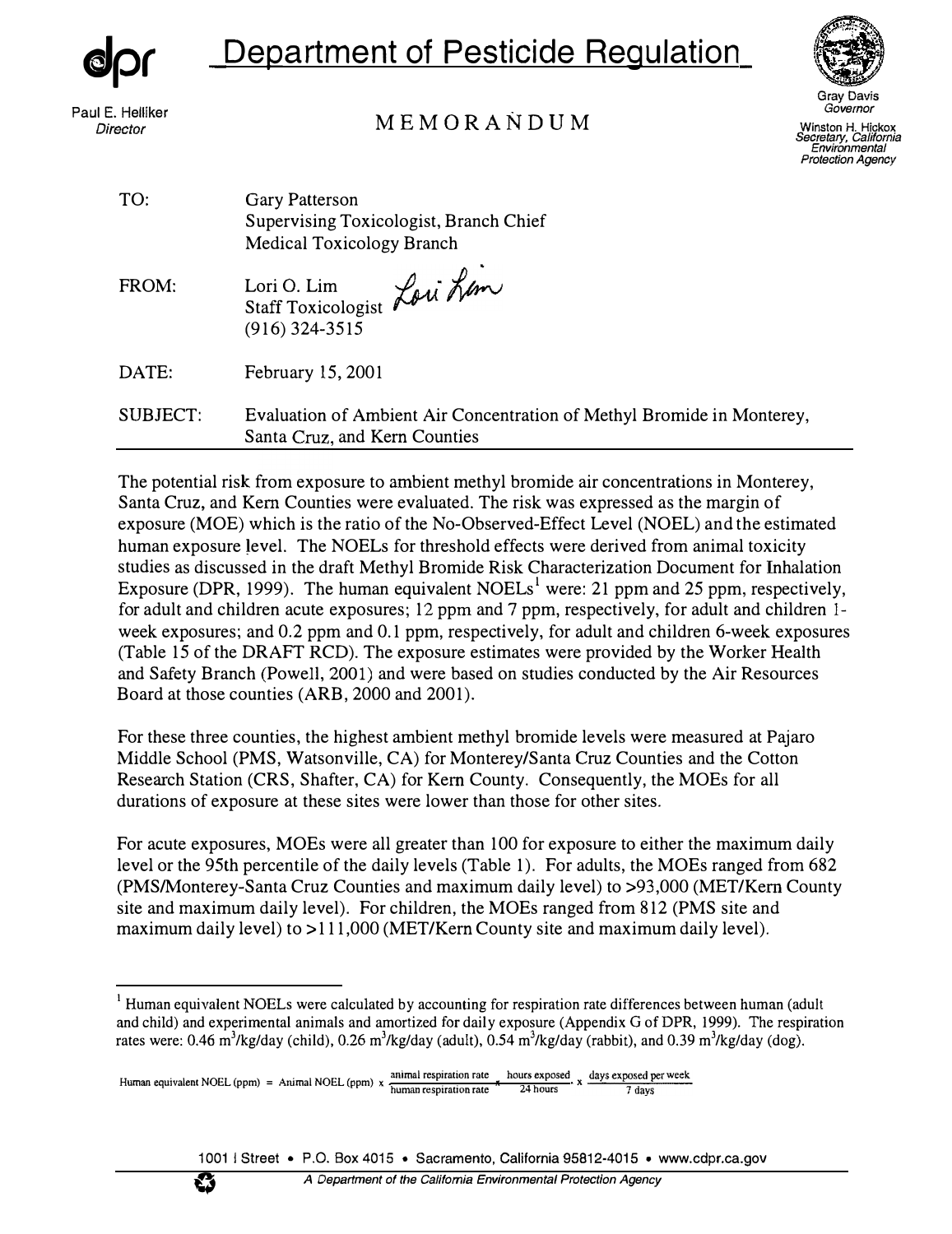For 1-week exposures, the MOEs were also greater than 100 for exposure to either the maximum weekly means or the 95th percentile of the weekly means (Table 2). For adults, the MOEs ranged from 702 (PMS/Monterey-Santa Cruz Counties and 95th percentile weekly mean level) to >82,000 (MET/Kern County site and maximum weekly level). For children, the MOEs ranged from 409 (PMS site and 95th percentile weekly means) to >48,000 (MET/Kern County site and maximum daily level).

For 8-week exposures, the MOEs were greater than 100 only at two sites (CHU and OAS) for Monterey/Santa Cruz Counties and all but CRS for Kern county (Table 3). For Monterey/Santa Cruz Counties, sites with MOEs of less than 100 were LJE (53 and 26 for adults and children, respectively), PMS (26 and 13 for adults and children, respectively), SAL (78 for children), and SES (77 and 38 for adults and children, respectively). For Kern County, the lowest MOEs were those for CRS (93 for adults and 46 for children).

In the evaluation of these MOEs, a benchmark of 100 could be considered adequate for protection of humans against potential toxicity of methyl bromide which was determined by animal studies. This benchmark of 100 included an uncertainty factor of 10 for interspecies extrapolation and a factor of 10 for intraspecies variability. These uncertainty factors assumed that the average human is 10 times more sensitive to the effects of a chemical than the most sensitive laboratory animal, and that a sensitive individual is 10 times more susceptible than an average individual. In the review of the draft RCD (DPR, 1999), the National Research Council determined that an additional uncertainty factor for potential increased sensitivities of infants and children was not needed (National Research Council, 2000).

The MOEs should also be viewed within the context of the limitations and uncertainties in the exposure calculation and the NOEL determination. The exposure calculations were based on limited monitoring data for 6 sites for each county over a few weeks. The representativeness of the data and the relationship between use and monitored levels are not known at this time (Powell, 2001). The uncertainities associated with the selection of the NOEL have been discussed in the RCD (DPR, 1999). The NOELs were based on the most sensitive endpoints and species and there were no human studies. In the absence of data, the use of a default 10-fold factor to determine the estimated subchronic NOEL from a Lowest-Observed-Effect Level (LOEL) was considered appropriate

## Conclusion:

The acute and 1-week exposures to ambient methyl bromide levels at all sites could be considered acceptable since the MOEs were greater than 100. However, the MOEs for subchronic exposures were less than 100 in LJE, PMS, SAL ( children exposure only) and SES sites in Monterey/Santa Cruz Counties, and CRS in Kern County.

cc. Keith Pfeifer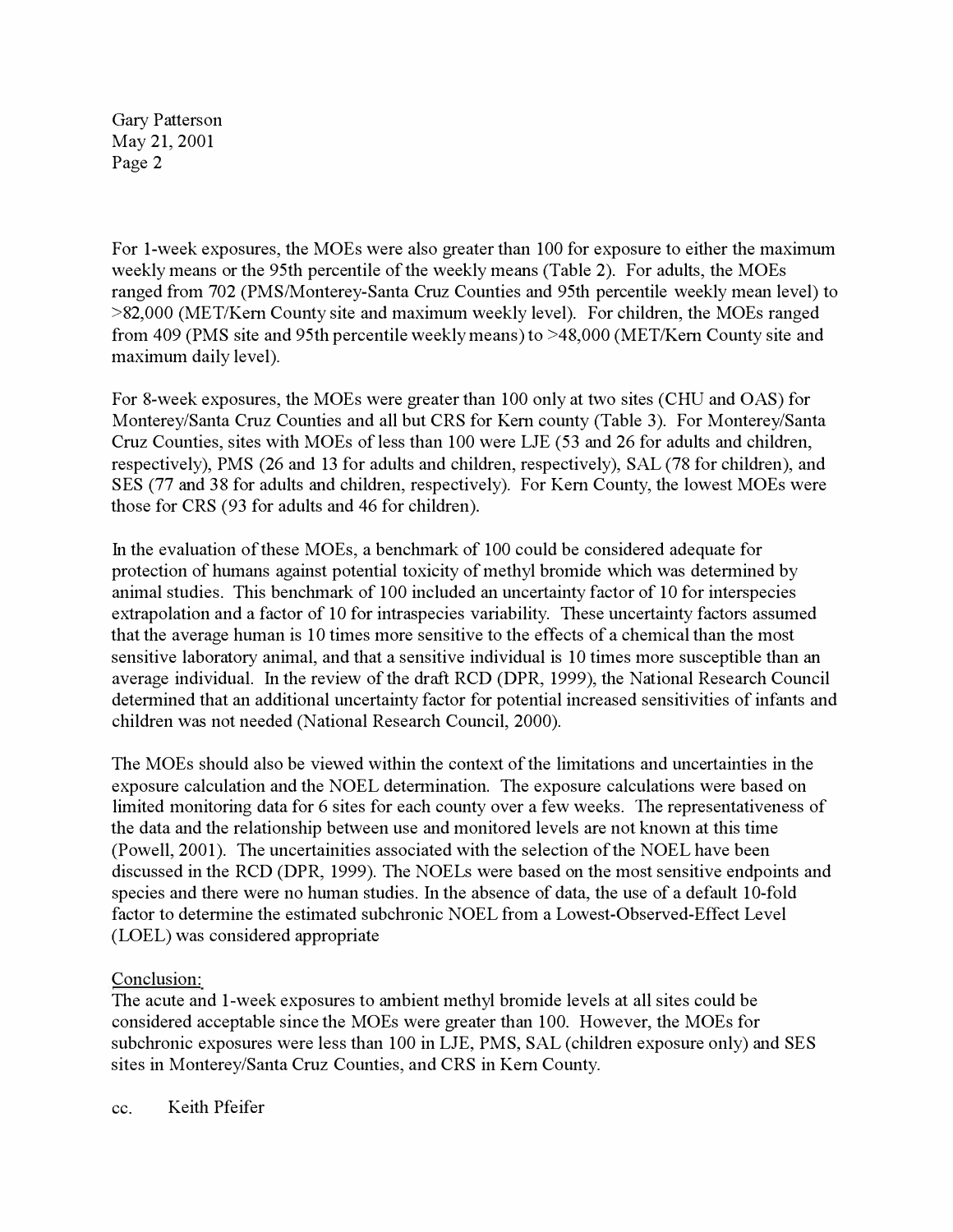Table 1: The margins of exposure for acute exposure to monitored methyl bromide concentrations in Monterey, Santa Cruz, and Kern Counties.

| $\overline{\text{Sites}^a}$                               | Maximum 24-hour level |         |         | 95th percentile of daily levels |         |         |  |
|-----------------------------------------------------------|-----------------------|---------|---------|---------------------------------|---------|---------|--|
|                                                           | Exposure <sup>b</sup> | Adult   | Child   | Exposure <sup>b</sup>           | Adult   | Child   |  |
|                                                           | (ppb)                 | $MOE^c$ | $MOE^c$ | (ppb)                           | $MOE^c$ | $MOE^c$ |  |
| <b>Monterey and Santa Cruz Counties</b>                   |                       |         |         |                                 |         |         |  |
| <b>CHU</b>                                                | 2.41                  | 8714    | 10373   | 2.26                            | 9292    | 11062   |  |
| Chualar School, Chualar, CA                               |                       |         |         |                                 |         |         |  |
| LJE                                                       | 24                    | 875     | 1042    | 18.5                            | 1135    | 1351    |  |
| La Joya Elementary School, Salinas, CA                    |                       |         |         |                                 |         |         |  |
| OAS                                                       | 1.84                  | 11413   | 13587   | 1.21                            | 17355   | 20661   |  |
| Oak Avenue School , Greenfield, CA                        |                       |         |         |                                 |         |         |  |
| <b>PMS</b>                                                | 30.8                  | 682     | 812     | 30.2                            | 695     | 828     |  |
| Pajaro Middle School, Watsonville, CA                     |                       |         |         |                                 |         |         |  |
| <b>SAL</b>                                                | 7.91                  | 2655    | 3161    | 6.17                            | 3404    | 4052    |  |
| Ambient Monitoring Station, Salinas, CA                   |                       |         |         |                                 |         |         |  |
| <b>SES</b>                                                | 16.4                  | 1280    | 1524    | 12.2                            | 1721    | 2049    |  |
| Salsepuedes Elementary School,                            |                       |         |         |                                 |         |         |  |
| Watsonville, CA                                           |                       |         |         |                                 |         |         |  |
| <b>Kern County</b>                                        |                       |         |         |                                 |         |         |  |
| <b>ARB</b>                                                | 0.996                 | 21084   | 25100   | 0.556                           | 37770   | 44964   |  |
| Ambient Monitoring Station, Bakersfield,                  |                       |         |         |                                 |         |         |  |
| CA                                                        |                       |         |         |                                 |         |         |  |
| <b>CRS</b>                                                | 14.2                  | 1479    | 1761    | 25.4                            | 827     | 984     |  |
| Cotton Research Station, Shafter, CA                      |                       |         |         |                                 |         |         |  |
| <b>MET</b>                                                | 0.224                 | 93750   | 111607  | 0.239                           | 87866   | 104603  |  |
| Mettler-Fire Station, Mettler, CA                         |                       |         |         |                                 |         |         |  |
| <b>MVS</b>                                                | 0.487                 | 43121   | 51335   | 0.262                           | 80153   | 95420   |  |
| Mountain View School, Lamont, CA                          |                       |         |         |                                 |         |         |  |
| <b>SHA</b>                                                | 3.52                  | 5966    | 7102    | 3.98                            | 5276    | 6281    |  |
| Shafter-Walker Ambient Monitoring<br>Station, Shafter, CA |                       |         |         |                                 |         |         |  |
| <b>VSD</b>                                                | 0.347                 | 60519   | 72046   | 0.292                           | 71918   | 85616   |  |
| Vineland School District, Bakersfield, CA                 |                       |         |         |                                 |         |         |  |

a/ Details about each site are in ARB, 2000 and 2001.

*bl* Acute exposure was the highest or the 95th percentile of all single-day samples for each site (Powell, 2001).

*c*/ The margins of exposures (MOEs) for adults were based on an acute human equivalent No-Observed-Effect Level (NOEL) of 21 ppm derived from a NOEL of 40 ppm for developmental toxicity observed in rabbits (Breslin *et al.,* 1990). The MOEs for children were based on acute human equivalent NOEL of 25 ppm derived from a NOEL of 103 ppm for neurotoxicity in dogs (Newton, 1994).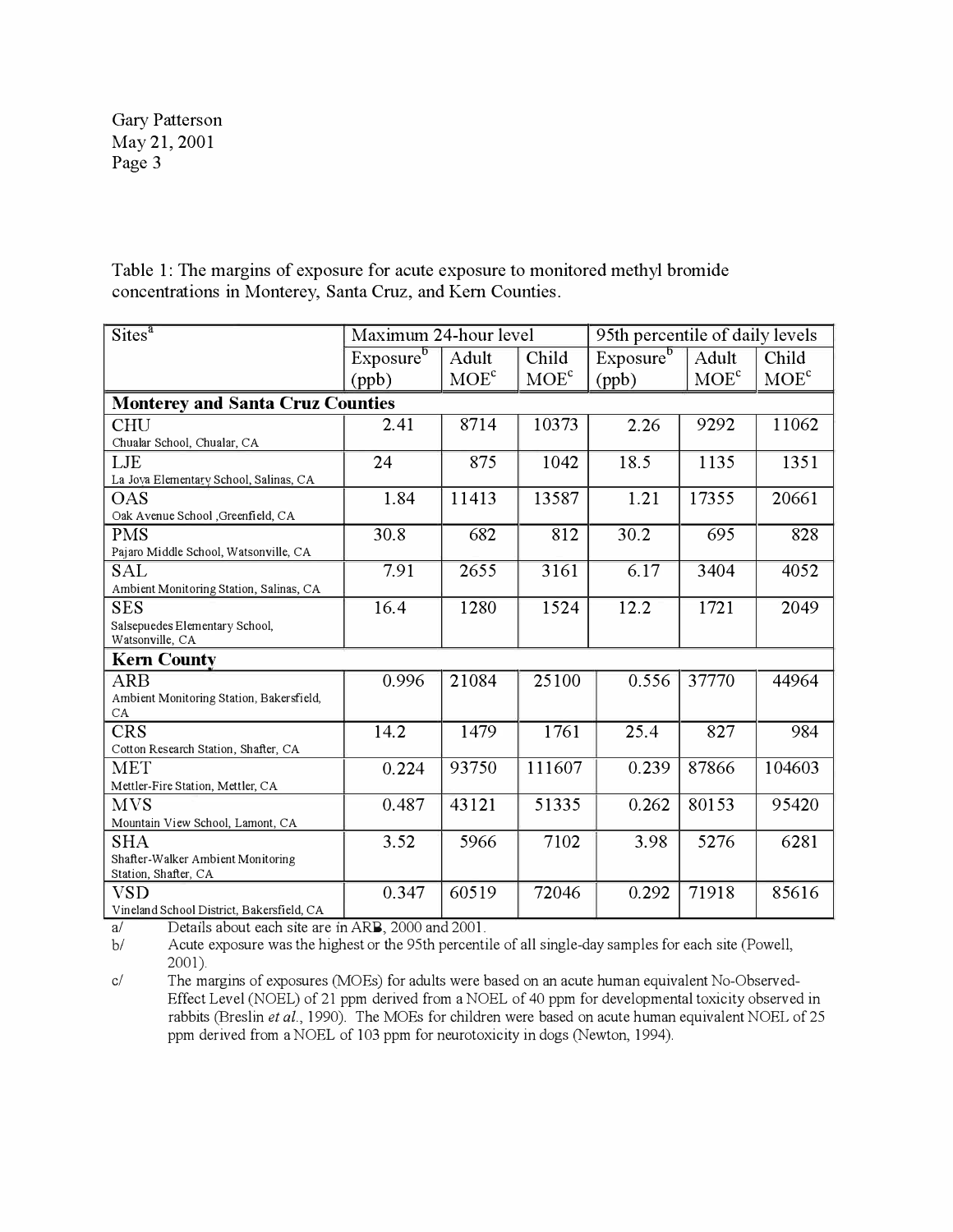Table 3: The margins of exposure for subchronic exposure to monitored methyl bromide concentrations in Monterey, Santa Cruz, and Kern Counties.

| Sites <sup>a</sup>                        | Mean of weekly means  |         |         |  |  |  |  |
|-------------------------------------------|-----------------------|---------|---------|--|--|--|--|
|                                           | Exposure <sup>b</sup> | Adult   | Child   |  |  |  |  |
|                                           | (ppb)                 | $MOE^c$ | $MOE^c$ |  |  |  |  |
| <b>Monterey and Santa Cruz Counties</b>   |                       |         |         |  |  |  |  |
| CHU                                       | 0.644                 | 311     | 155     |  |  |  |  |
| Chualar School, Chualar, CA               |                       |         |         |  |  |  |  |
| LJE                                       | 3.79                  | 53      | 26      |  |  |  |  |
| La Joya Elementary School, Salinas, CA    |                       |         |         |  |  |  |  |
| OAS                                       | 0.387                 | 517     | 258     |  |  |  |  |
| Oak Avenue School, Greenfield, CA         |                       |         |         |  |  |  |  |
| <b>PMS</b>                                | 7.68                  | 26      | 13      |  |  |  |  |
| Pajaro Middle School, Watsonville, CA     |                       |         |         |  |  |  |  |
| SAL                                       | 1.29                  | 155     | 78      |  |  |  |  |
| Ambient Monitoring Station, Salinas, CA   |                       |         |         |  |  |  |  |
| SES                                       | 2.6                   | 77      | 38      |  |  |  |  |
| Salsepuedes Elementary School,            |                       |         |         |  |  |  |  |
| Watsonville, CA                           |                       |         |         |  |  |  |  |
| <b>Kern County</b>                        |                       |         |         |  |  |  |  |
| ARB                                       | 0.189                 | 1058    | 529     |  |  |  |  |
| Ambient Monitoring Station, Bakersfield,  |                       |         |         |  |  |  |  |
| CA.                                       |                       |         |         |  |  |  |  |
| <b>CRS</b>                                | 2.16                  | 93      | 46      |  |  |  |  |
| Cotton Research Station, Shafter, CA      |                       |         |         |  |  |  |  |
| <b>MET</b>                                | 0.084                 | 2381    | 1190    |  |  |  |  |
| Mettler-Fire Station, Mettler, CA         |                       |         |         |  |  |  |  |
| MVS                                       | 0.092                 | 2174    | 1087    |  |  |  |  |
| Mountain View School, Lamont, CA          |                       |         |         |  |  |  |  |
| <b>SHA</b>                                | 0.792                 | 253     | 126     |  |  |  |  |
| Shafter-Walker Ambient Monitoring         |                       |         |         |  |  |  |  |
| Station, Shafter, CA                      |                       |         |         |  |  |  |  |
| VSD                                       | 0.099                 | 2020    | 1010    |  |  |  |  |
| Vineland School District, Bakersfield, CA |                       |         |         |  |  |  |  |

a/ Details about each site are in ARB, 2000 and 2001.

*bl*  Eight-week exposure levels were the mean of the weekly means for each site (Powell, 2001).

*cl*  The margins of exposures (MOEs) were based on an estimated No-Observed-Effect Level (NOEL) of 0.5 ppm for neurotoxicity in dogs with a LOEL of 5 ppm (Newton, 1994). The human equivalent NOELs for this study were 0.2 ppm and 0.1 ppm for adults and children, respectively.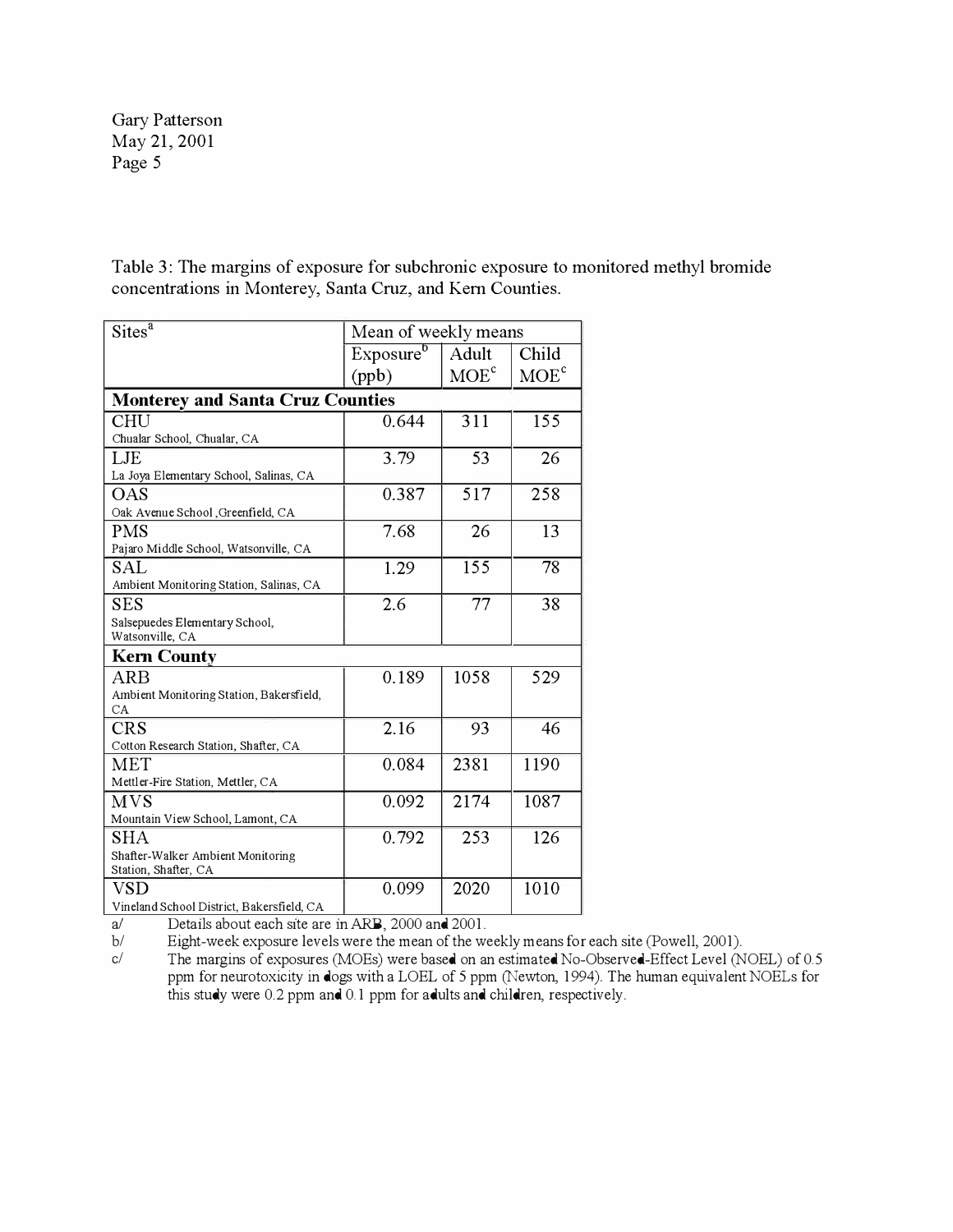Table 2: The margins of exposure for 1-week exposure to monitored methyl bromide concentrations in Monterey, Santa Cruz, and Kern Counties.

| $\overline{\text{Sites}^a}$                       | Maximum weekly mean<br>level |         |                  | 95th percentile of weekly<br>mean levels |         |                  |  |
|---------------------------------------------------|------------------------------|---------|------------------|------------------------------------------|---------|------------------|--|
|                                                   | Exposure <sup>b</sup>        | Adult   | Child            | Exposure <sup>b</sup>                    | Adult   | Child            |  |
|                                                   | (ppb)                        | $MOE^c$ | MOE <sup>c</sup> | (ppb)                                    | $MOE^c$ | MOE <sup>c</sup> |  |
| <b>Monterey and Santa Cruz Counties</b>           |                              |         |                  |                                          |         |                  |  |
| CHU                                               | 1.61                         | 7453    | 4348             | 1.63                                     | 7362    | 4294             |  |
| Chualar School, Chualar, CA                       |                              |         |                  |                                          |         |                  |  |
| LJE                                               | 10.5                         | 1143    | 667              | 11.1                                     | 1081    | 631              |  |
| La Joya Elementary School, Salinas, CA            |                              |         |                  |                                          |         |                  |  |
| <b>OAS</b>                                        | 1.01                         | 11881   | 6931             | 0.918                                    | 13072   | 7625             |  |
| Oak Avenue School , Greenfield, CA                |                              |         |                  |                                          |         |                  |  |
| <b>PMS</b>                                        | 15.5                         | 774     | 452              | 17.1                                     | 702     | 409              |  |
| Pajaro Middle School, Watsonville, CA             |                              |         |                  |                                          |         |                  |  |
| <b>SAL</b>                                        | 3.01                         | 3987    | 2326             | 3.14                                     | 3821    | 2229             |  |
| Ambient Monitoring Station, Salinas, CA           |                              |         |                  |                                          |         |                  |  |
| <b>SES</b>                                        | 8.3                          | 1446    | 843              | 7.45                                     | 1611    | 940              |  |
| Salsepuedes Elementary School,<br>Watsonville, CA |                              |         |                  |                                          |         |                  |  |
| <b>Kern County</b>                                |                              |         |                  |                                          |         |                  |  |
| <b>ARB</b>                                        | 0.507                        | 23669   | 13807            | 0.507                                    | 23669   | 13807            |  |
| Ambient Monitoring Station, Bakersfield,          |                              |         |                  |                                          |         |                  |  |
| CA                                                |                              |         |                  |                                          |         |                  |  |
| <b>CRS</b>                                        | 4.59                         | 2614    | 1525             | 5.54                                     | 2166    | 1264             |  |
| Cotton Research Station, Shafter, CA              |                              |         |                  |                                          |         |                  |  |
| <b>MET</b>                                        | 0.145                        | 82759   | 48276            | 0.163                                    | 73620   | 42945            |  |
| Mettler-Fire Station, Mettler, CA                 |                              |         |                  |                                          |         |                  |  |
| <b>MVS</b>                                        | 0.201                        | 59701   | 34826            | 0.195                                    | 61538   | 35897            |  |
| Mountain View School, Lamont, CA                  |                              |         |                  |                                          |         |                  |  |
| <b>SHA</b>                                        | 1.77                         | 6780    | 3955             | 2.05                                     | 5854    | 3415             |  |
| Shafter-Walker Ambient Monitoring                 |                              |         |                  |                                          |         |                  |  |
| Station, Shafter, CA                              |                              |         |                  |                                          |         |                  |  |
| <b>VSD</b>                                        | 0.175                        | 68571   | 40000            | 0.181                                    | 66298   | 38674            |  |
| Vineland School District, Bakersfield, CA         |                              |         |                  |                                          |         |                  |  |

a/ Details about each site are in ARB, 2000 and 2001.

*bl* One-week exposure levels were the 95th percentile of weekly means for each site (Powell, 2001).

*cl*  The margins of exposures (MOEs) were based on a No-Observed-Effect Level (NOEL) of 20 ppm for neurotoxicity observed in pregnant rabbits (Sikov *et al.*, 1981). The human equivalent NOELs for this study were 12 ppm and 7 ppm for adults and children, respectively.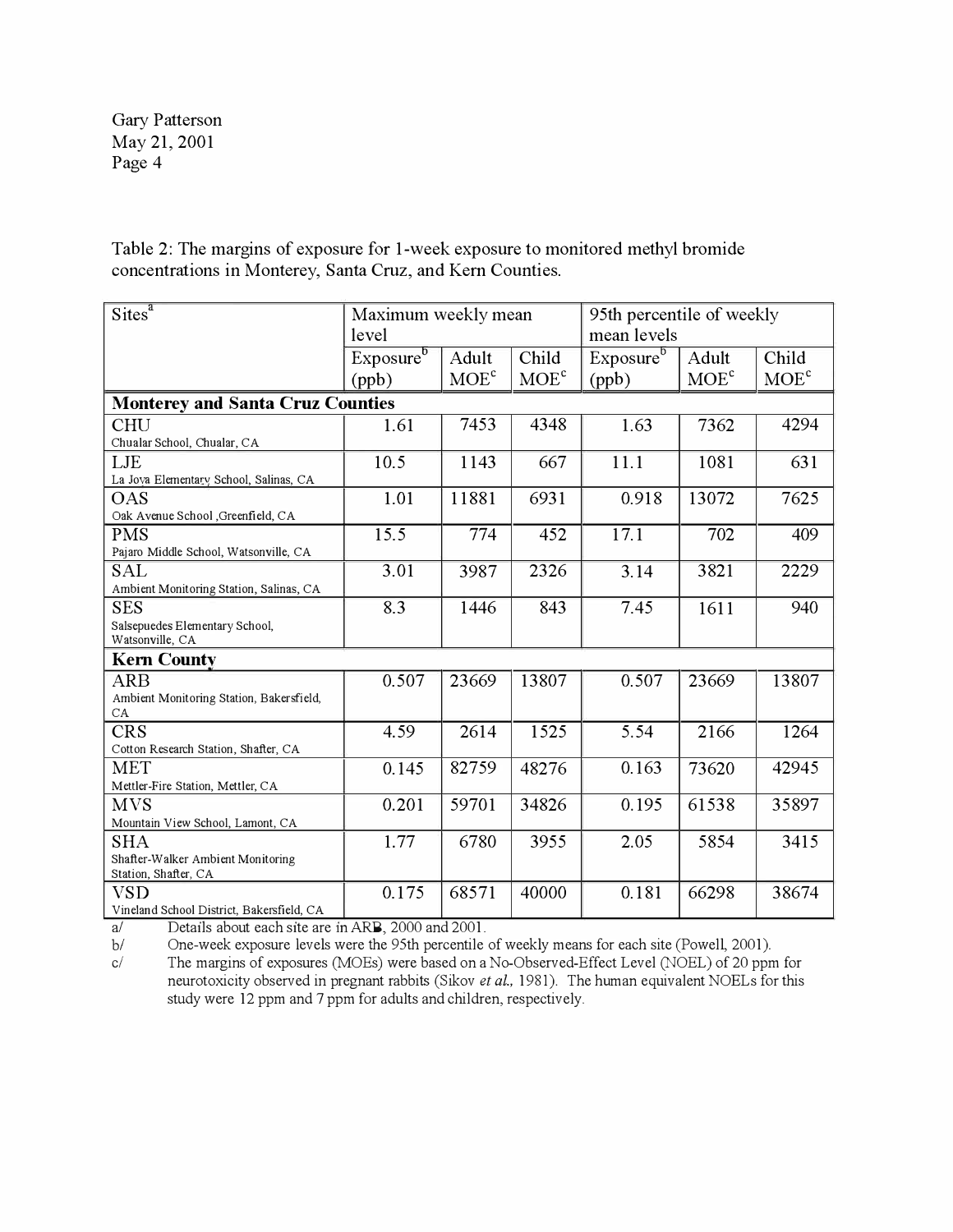### References:

- ARB, 2000. Final Report for the 2000 Methyl Bromide and 1,3-Dichloropropene Air Monitoring in Kern County. Air Resources Board, California Environmental Protection Agency, Sacramento, CA.
- ARB, 2001. Final Report for the 2000 Methyl Bromide and 1,3-Dichloropropene Air Monitoring in Monterey and Santa Cruz Counties. Air Resources Board, California Environmental Protection Agency, Sacramento, CA.
- Breslin, W.J., C.L. Zablotny, G.J. Bradley, and L.G. Lomax, 1990. Methyl bromide inhalation teratology study in New Zealand white rabbits. The Toxicology Research Lab. Methyl Bromide Industry Panel. DPR Vol.123-127 #95930.
- DPR, 1999. Methyl Bromide Risk Characterization Document for Inhalation Exposure (DRAFT RCD 99-02). Department of Pesticide Regulation, California Environmental Protection Agency, Sacramento, CA.
- National Research Council, 2000. Methyl Bromide Risk Characterization in California. Subcommittee on Methyl Bromide, National Research Council. National Academy Press, Washington, D.C.
- Newton, P.E., 1994. A four week inhalation toxicity study of methyl bromide in the dog. Study number 93-6068. Pharmaco LSR. DPR Vol.123-164 #132821.
- Sikov, M.R., W.C. Cannon, D.B. Carr, R.A. Miller, L.F. Montgomery, and D.W. Phelps, 1981. Teratologic assessment of butylene oxide, styrene oxide and methyl bromide. Contract no. 210-78-0025. Battelle, Pacific Northwest Lab. Submitted to the Division of Biomedical and Behavioral Science, National Institute for Occupational Safety and Health, U.S. Department of Health and Human Services. DPR Vol.123-092 #59690 (same study as in DPR Vol.123-039#26865 and 26866).
- Powell, 2001. Exposures to methyl bromide based on ARB 2000 monitoring in Monterey/Santa Cruz and Kern Counties. Memorandum from Sally Powell to Joe Frank, Worker Health and Safety Branch, February 9, 2001. Department of Pesticide Regulation, California Environmental Protection Agency, Sacramento, CA.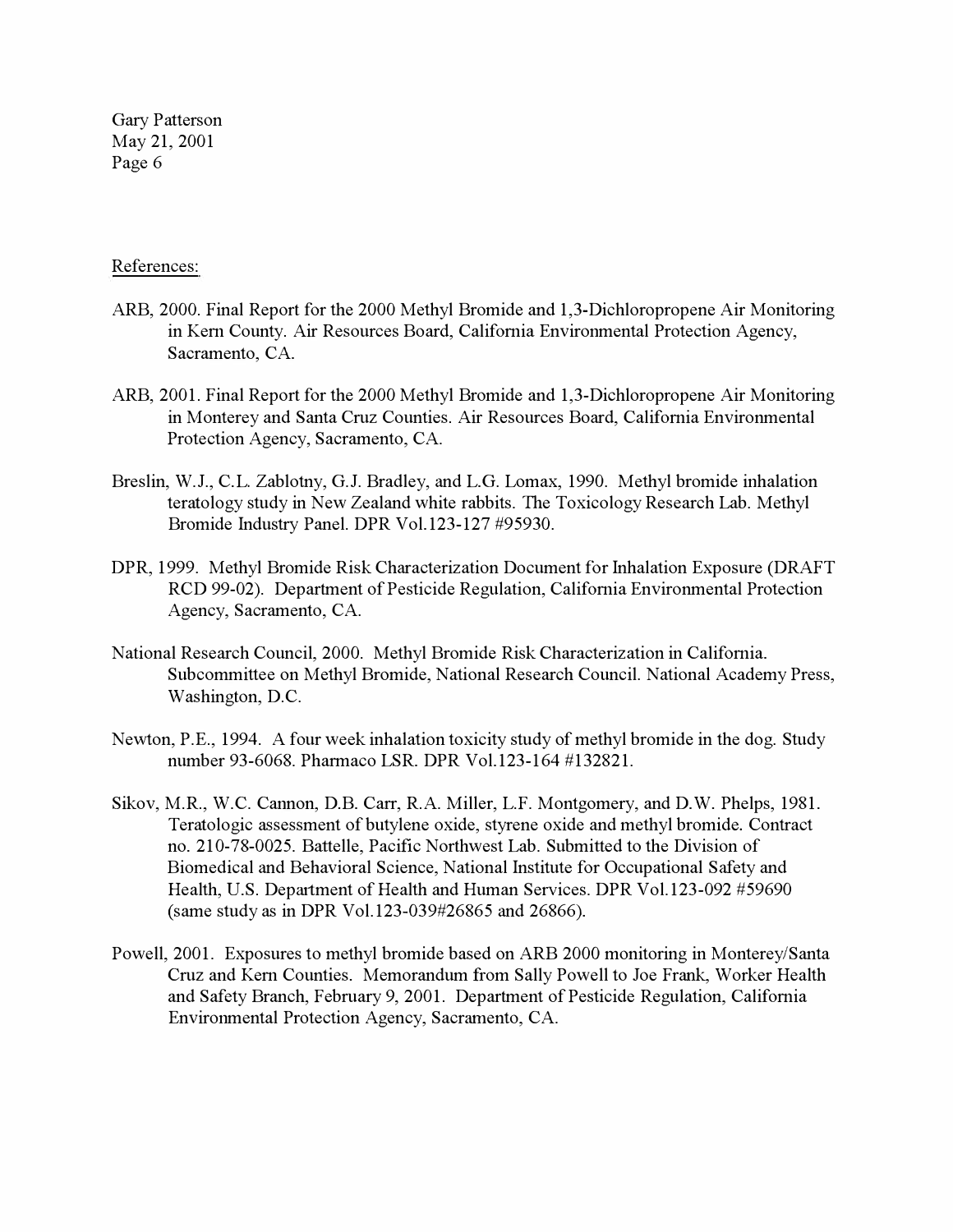**Paul E. Helllker** 

# **Department of Pesticide Regulation**



*Director* **MEMORANDUM** 

**Gray Davis Govsmor** 

*�* **Winston** H. Hickox *Cs/lfomia ProtectJon Environmental Agency*

**TO: Joe Frank, Senior Toxicologist Worker Health and Safety Branch** 

**FROM: Sally Powell, Senior Environmental Research Scientist Worker Health·and Safety Branch**  Sally Powell, Senior Environmental Research Scientist Sally Powell, Senior Environmental Research Scientist Sally

**DATE: February 9, 2001** 

**SUBJECT: EXPOSURES TO METHYL BROMIDE BASED ON ARB 2000 MONITORING IN MONTEREY/SANTA CRUZ**  . **AND KERN COUNTIES**  .

#### **Methods**

**Before calculating the exposures, one-half the detection limit was substituted for two Kern County samples that were below the detection limit. (No samples in Monterey/Santa Cruz were below the quantitation limit.) The detection limit for methyl bromide was 7.1 ng/m**<sup>3</sup> **(0.00182 ppb). Further, where there were pairs of colocated samples for the same day, the two values were averaged.** 

**All exposures are expressed as air concentrations in ppb.** 

#### *Acute (24-hr) exposure*

For each monitoring site separately, the maximum and the 95<sup>th</sup> percentile of all daily (24-hr) monitoring samples are given. The 95<sup>th</sup> percentile is calculated using lognormal methods:

95<sup>th</sup> %ile =  $\exp{\{\text{arithmetic mean of log concentrations} + t_{.95; n-1}\}}$  (sd of logs).

#### *Short-term (7-day) exposure*

**For each momtoring site separately, the maximum and the 95th percentile of the weekly mean concentrations are given. Each weekly mean is calculated as the arithmetic mean of the 2, 3 or 4 24-hr samples taken at a site during the week: {i.e., nonmonitoring days are ignored). The 95th percentile of weekly mean concentrations is calculated using normal methods:** 

 $95<sup>th</sup>$  %ile = arithmetic mean of week means + t<sub>(.95; n-1)</sub>\*(sd of week means).

#### *Seasonal (7- or 8-week) exposure*

**For each monitoring site separately, seasonal exposure is the mean concentration over the monitoring period. It is calculated as the arithmetic mean of the 8 (7 in Kern Co.) weekly means calculated as above for 7-day exposure.** 

#### **Results**

**Plots of 24-hr concentrations by day at each site are attached. Acute, short-term and seasonal concentrations are presented in Table 1.** 

**10011 Street • P.O. Box 4015 • Sacramento, callfomla 95812-4015 • www.cdpr.ca.gov**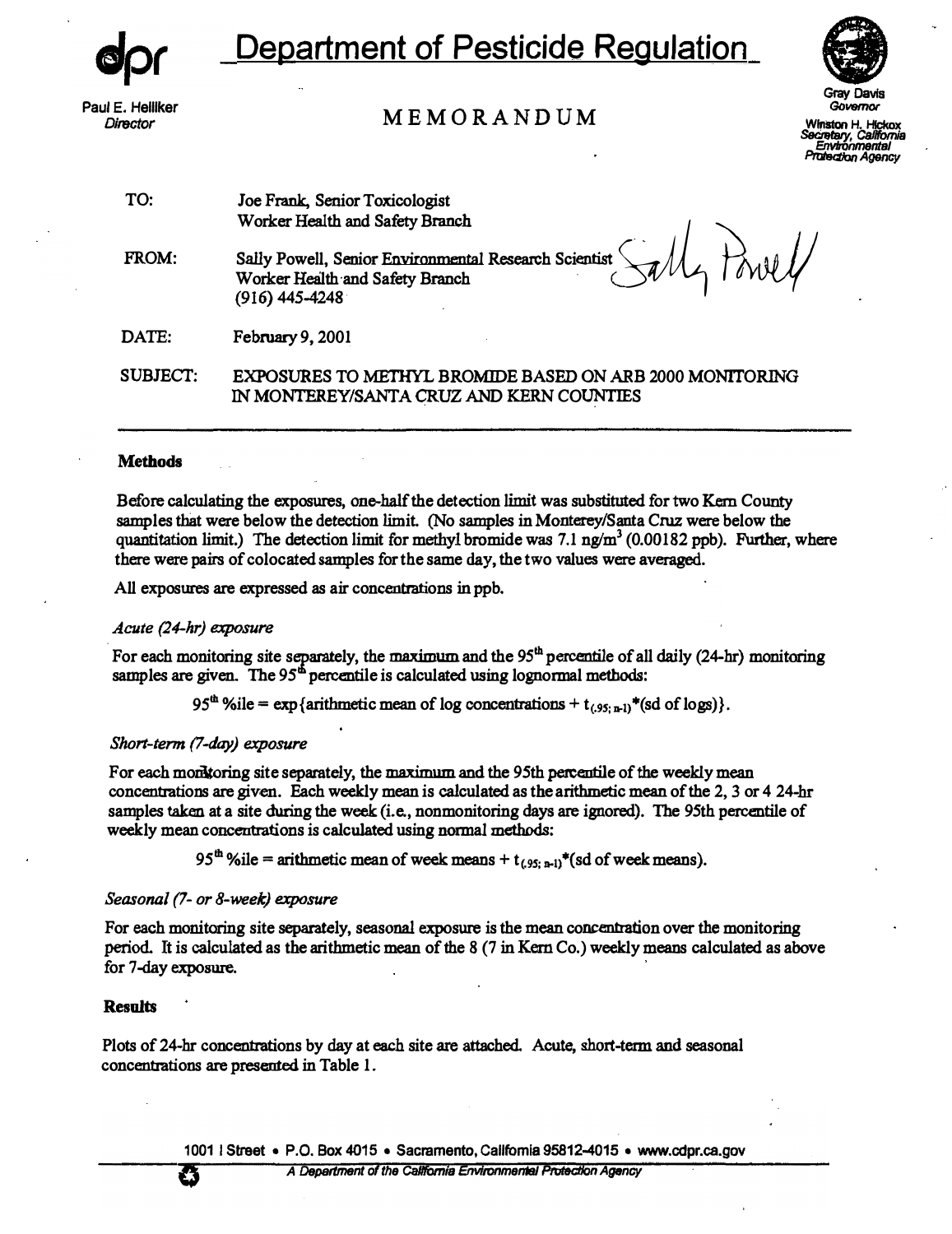Joe Frank May 21, 2001 Page 2

|                                                                  |             | Daily            |            | Weekly      | $8-wk$           |              |  |  |
|------------------------------------------------------------------|-------------|------------------|------------|-------------|------------------|--------------|--|--|
|                                                                  |             | 95 <sup>th</sup> |            |             | 95 <sup>th</sup> | Mean         |  |  |
|                                                                  | $\mathbf n$ | Maximum          | percentile | Maximum     | percentile       | of           |  |  |
| Site                                                             | days        | $24-hr$          | $24-hr$    | weekly mean | weekly mean      | weekly means |  |  |
| Monterey/Santa Cruz Counties (8 monitoring weeks, Sept-Oct 2000) |             |                  |            |             |                  |              |  |  |
|                                                                  |             |                  |            |             |                  |              |  |  |
| <b>CHU</b>                                                       | 31          | 2.41             | 2.26       | 1.61        | 1.63             | 0.644        |  |  |
| LJE                                                              | 30          | 24.0             | 18.5       | 10.5        | 11.1             | 3.79         |  |  |
| <b>OAS</b>                                                       | 31          | 1.84             | 1.21       | 1.01        | 0.918            | 0.387        |  |  |
| <b>PMS</b>                                                       | 31          | 30.8             | 30.2       | 15.5        | 17.1             | 7.68         |  |  |
| <b>SAL</b>                                                       | 31          | 7.91             | 6.17       | 3.01        | 3.14             | 1.29         |  |  |
| <b>SES</b>                                                       | 31          | 16.4             | 12.2       | 8.30        | 7.45             | 2.60         |  |  |
| Kern County (7 monitoring weeks, July-Aug 2000)                  |             |                  |            |             |                  |              |  |  |
|                                                                  |             |                  |            |             |                  |              |  |  |
| <b>ARB</b>                                                       | 25          | 0.996            | 0.556      | 0.507       | 0.507            | 0.189        |  |  |
| <b>CRS</b>                                                       | 24          | 14.2             | 25.4       | 4.59        | 5.54             | 2.16         |  |  |
| <b>MET</b>                                                       | 26          | 0.224            | 0.239      | 0.145       | 0.163            | 0.084        |  |  |
| <b>MVS</b>                                                       | 26          | 0.487            | 0.262      | 0.201       | 0.195            | 0.092        |  |  |
| <b>SHA</b>                                                       | 26          | 3.52             | 3.98       | 1.77        | 2.05             | 0.792        |  |  |
| <b>VSD</b>                                                       | 26          | 0.347            | 0.292      | 0.175       | 0.181            | 0.099        |  |  |

Table 1. Methyl bromide concentrations (ppb) based on ARB 2000 monitoring in Monterey/Santa Cruz and Kem Counties.

#### **Exposure appraisal**

The average concentrations presented here are based on limited monitoring data and must be considered as having some degree of uncertainty. Each site is a single geographic point, monitored only 3-4 days per week for a relatively short period. The representativeness of the monitored locations and times is unknown. Further, the timing and location of nearby methyl bromide applications will influence the concentrations, and they are not yet known for the monitoring period.

cc: Tom Thongsinthusak Lori Lim Randy Segawa

**Attachments**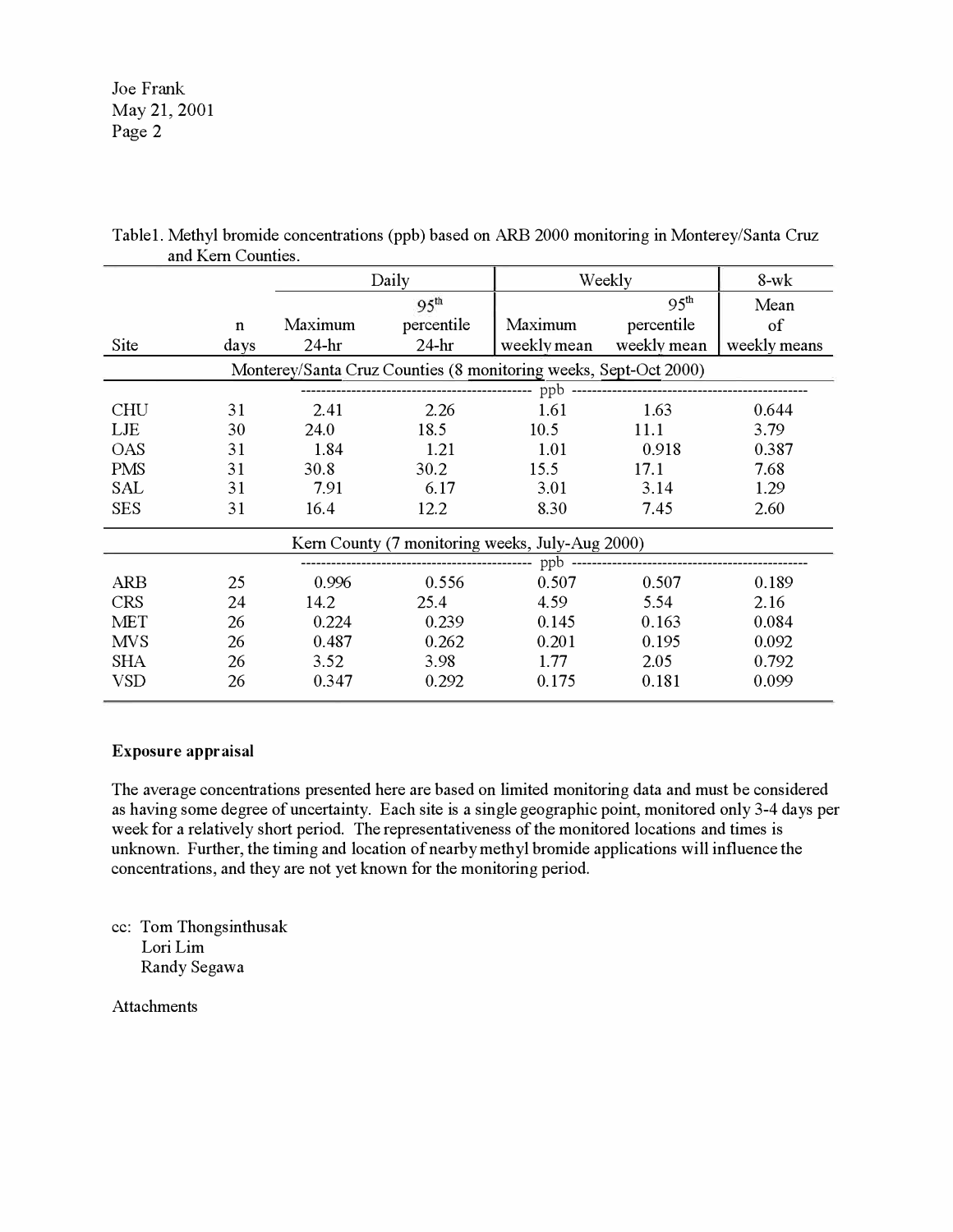

### 24-hr methyl bromide concentrations (ppb) by monitoring date in Monterey/Santa Cruz Counties, **Fall 2000**